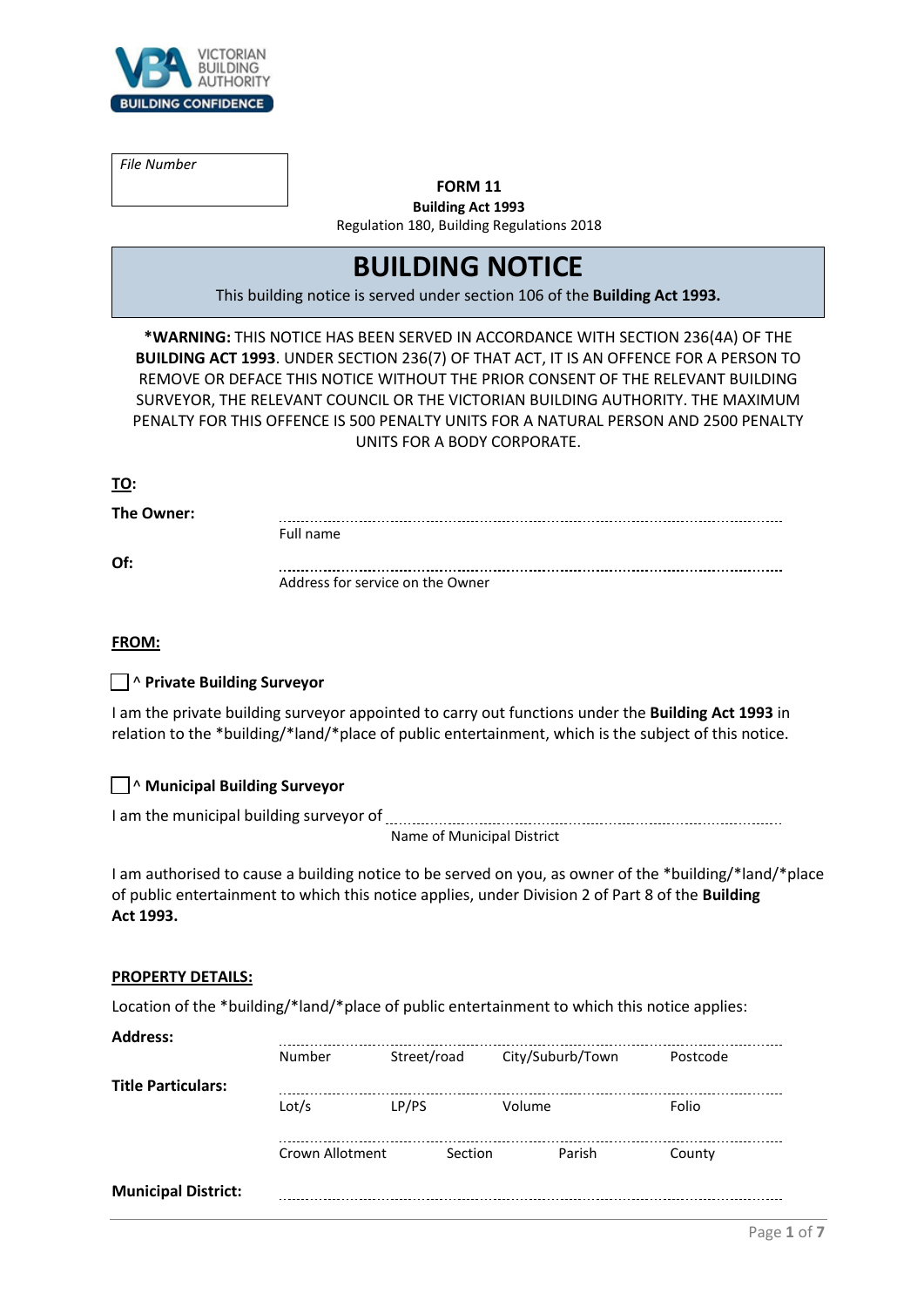#### **\*INSPECTION DETAILS:**

\*The date and time of an inspection of the \*building/\*land/\*place of public entertainment carried out by myself as the relevant building surveyor was:

| <b>Inspection Date:</b> |  |
|-------------------------|--|
|                         |  |

**Inspection Date: Inspection Time:**

[list any inspections carried out by the relevant building surveyor]

\*The date and time of an inspection relied on by myself as the relevant building surveyor for the purpose of serving this notice, and the name and qualifications of the person or persons who conducted the inspection, are:

| Inspected by:           |      |                          |            |
|-------------------------|------|--------------------------|------------|
|                         | Name | Qualifications/Job title | RBP number |
| <b>Inspection Date:</b> |      | <b>Inspection Time:</b>  |            |

#### **REASONS WHY THIS NOTICE WAS SERVED:**

In accordance with section 106 of the **Building Act 1993**, I am of the opinion that the following circumstance(s) exist(s):

[list details of any inspections relied on by the relevant building surveyor]

**\*Building work carried out without a building permit being issued and in force under the Building Act 1993**

The following building work has been carried out on the \*building/\*land/\*place of public entertainment without a building permit as required by the **Building Act 1993:**

*[insert description of building work carried out on the relevant building, land or place of public entertainment without a building permit, including details of when this building work was carried out]*

#### **\*Building work carried out in contravention of a building permit**

Building work has been carried out on the \*building/\*land/\*place of public entertainment in contravention of a building permit.

The particulars of the relevant building permit are: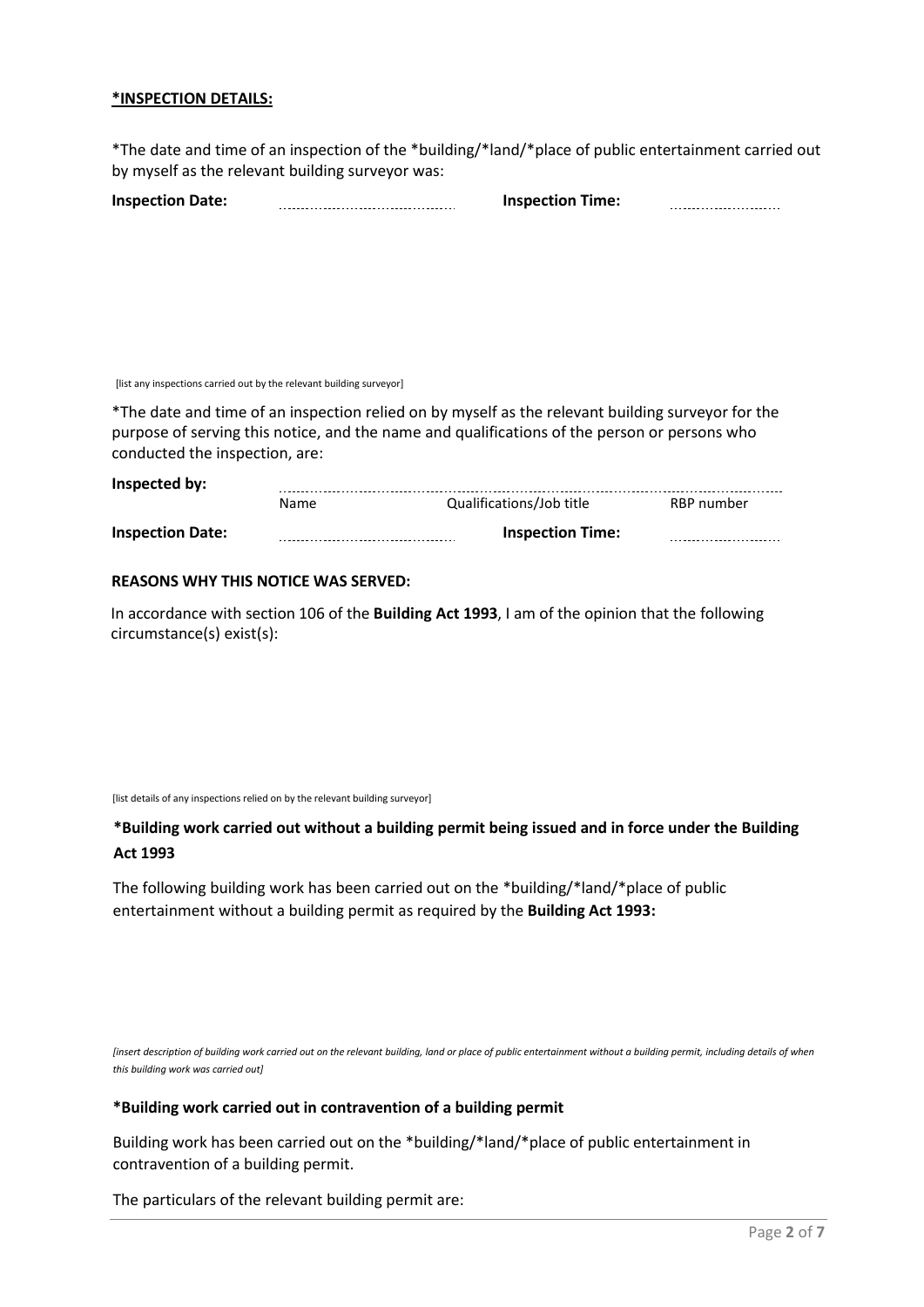Building permit no.: Date of issue of building permit: The building work that contravenes the building permit is:

*[insert description of relevant building work and state reason(s) why the building work does not comply with the building permit identified above]* 

A copy of the relevant building permit is **attached** to this notice.

**\*Building work has been carried out in contravention of the Building Act 1993**

The following building work has been carried out on the \*building/\*land/\*place of public entertainment in contravention of the **Building Act 1993**:

[insert description of relevant building work and state reason(s) why this building work does not comply with the Building Act 1993, using specific references to the section(s) of that Act that have been breached by the building work]

#### **\*Building work carried out in contravention of the Building Regulations 2018 (this includes building work carried out in contravention of the Building Code of Australia)**

The following building work has been carried out on the \*building/\*land/\*place of public entertainment in contravention of the Building Regulations 2018:

*[insert description of relevant building work and state reason(s) why building work does not comply with the Building Regulations 2018, using specific references to the regulation(s) that have been breached by the building work, including clauses of the BCA, if applicable]* 

**\*Use of building or place of public entertainment in contravention of the Building Act 1993**

The use of the \*building/\*place of public entertainment contravenes the **Building Act 1993**.

*[state reason(s) why use or uses of the building or place of public entertainment do not comply with the Building Act 1993, using specific references to the section(s) of that Act that have been breached by the use or uses]* 

**\*Use of building/\*place of public entertainment in contravention of the Building Regulations 2018** The use of the \*building/\*place of public entertainment contravenes the Building Regulations 2018.

*[state reason(s) why the use or uses of the building or place of public entertainment do not comply with the Building Regulations 2018, using specific references to the regulation(s) that have been breached by the use or uses]*

**\*Safety or emergency services, installations or equipment have not been maintained in accordance with the occupancy permit and the Building Regulations 2018**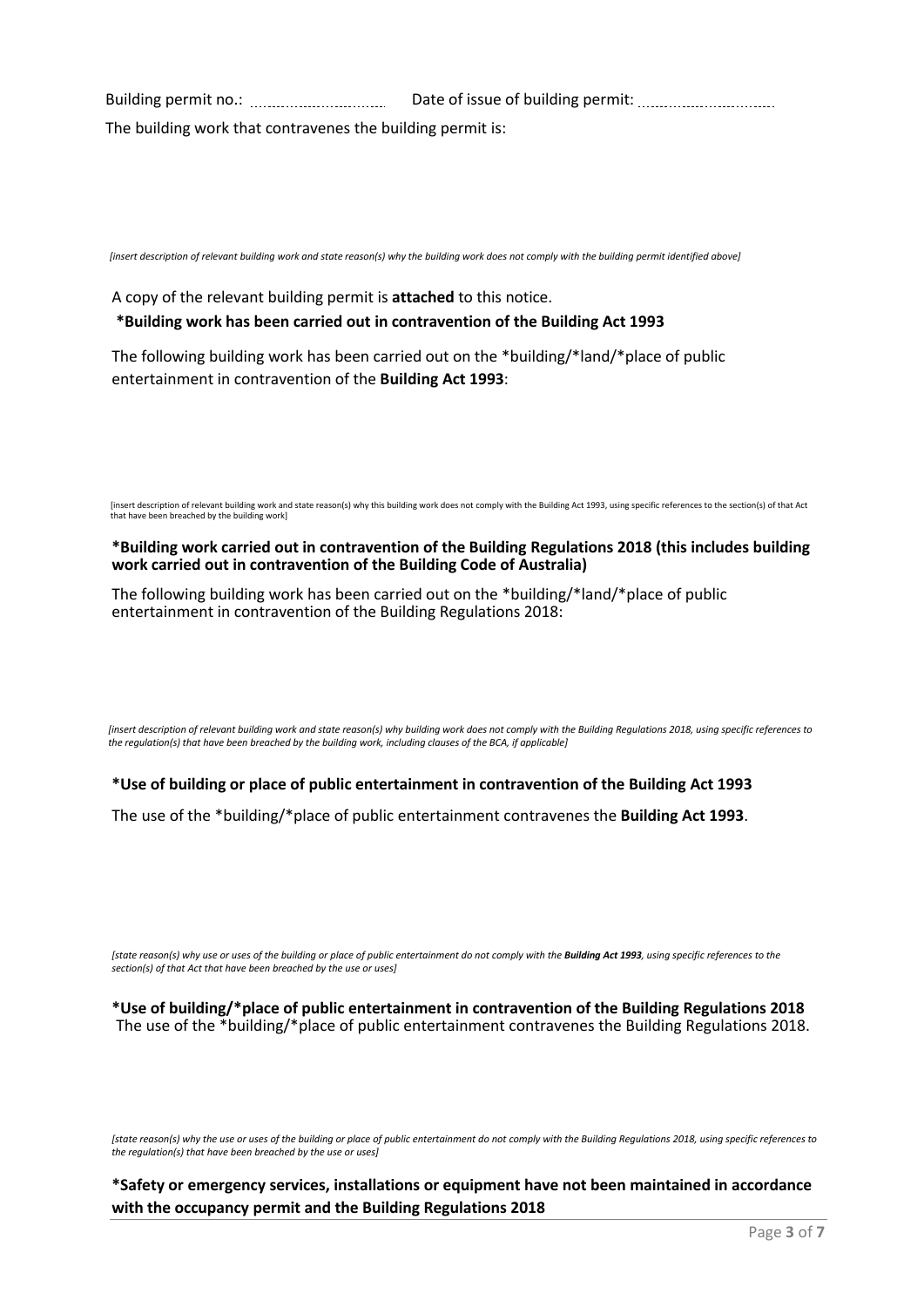The following safety or emergency service(s), installation(s) or equipment have not been maintained in accordance with the occupancy permit and the Building Regulations 2018.

*[insert description of each safety or emergency service, installation or equipment that has not been maintained, using specific references to the regulation(s) or the requirement(s) in the occupancy permit that the emergency service, installation or equipment has not been maintained in accordance with]*

# **\*Building/ \*place of public entertainment unfit for occupation or use as a place of public entertainment**

\*The building is unfit for occupation.

\*The place of public entertainment is unfit for occupation or for use as a place of public entertainment.

*[state reason(s) why the building or place of public entertainment is unfit for occupation or for use as a place of public entertainment]*

#### **\*Danger to life, safety or health from \*building/\*land/\*place of public entertainment**

The \*building/\*land/\*place of public entertainment is a danger to the life, safety or health of any member of the public or of any person using the \*building/\*land/\*place of public entertainment or to any property.

*[state reason(s) why the building, land or place of public entertainment or building work on the building, land or place of public entertainment is a danger to the life, safety or health of any member of the public or of any person using the building, land or place of public entertainment or to any property]*

# **\*Danger to life, safety or health from building work**

Building work on the \*building/\*land/\*place of public entertainment is a danger to the life, safety or health of any member of the public or of any person using the \*building/\*land/\*place of public entertainment or to any property.

[state reason(s) why building work on the building, land or place of public entertainment is a danger to the life, safety or health of any member of the public or of any person using the building, land or place of public entertainment or to any property]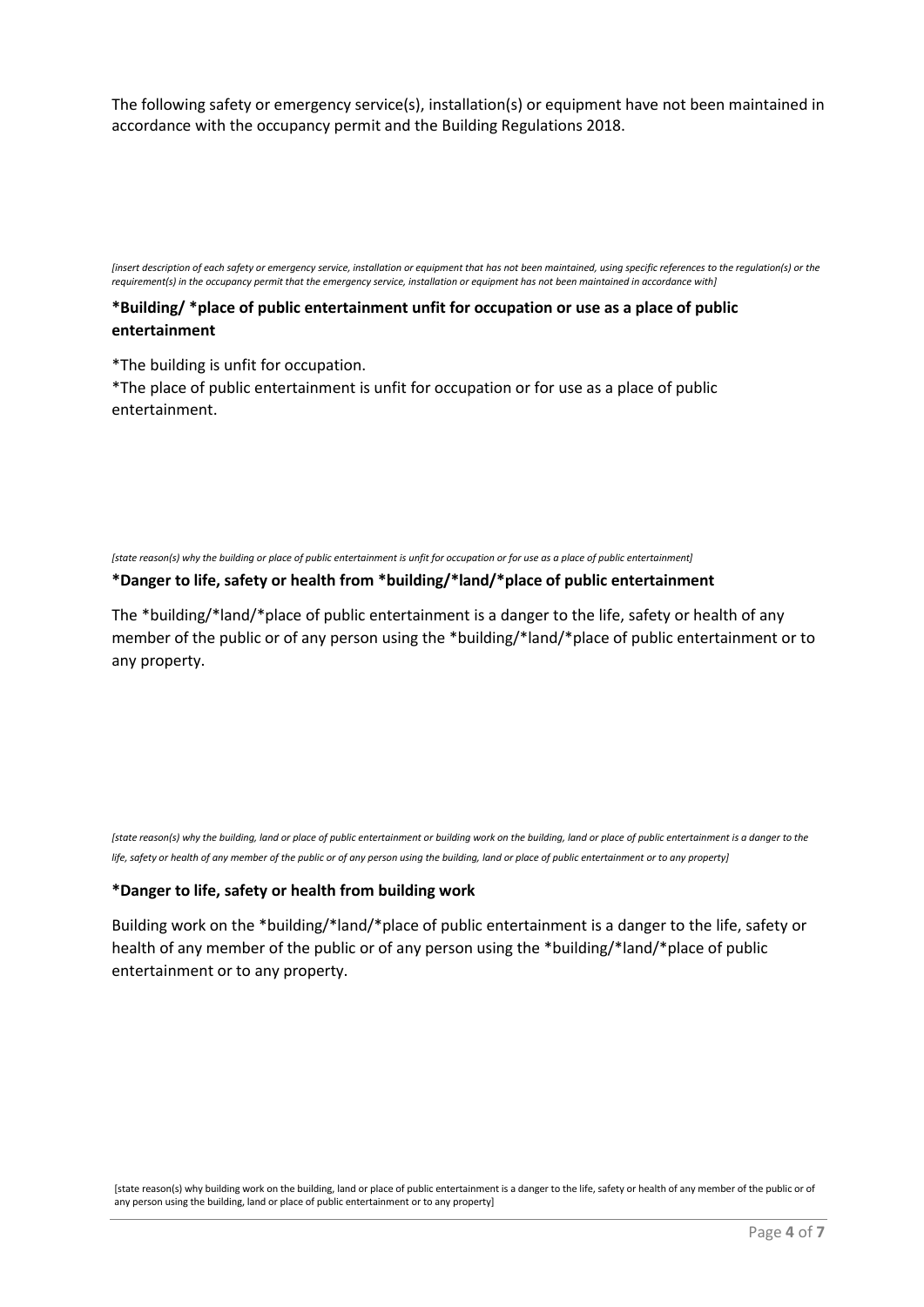# **\*Failure to comply with a direction to fix building work under Division 2 of Part 4 of the Building Act 1993**

There has been a failure to comply with a direction to fix building work under Division 2 of Part 4 of the **Building Act 1993**.

*[state reason(s) why the building surveyor issuing this notice believes the direction has not been complied with]* 

A copy of the relevant direction is **attached** to this notice.

#### **SHOW CAUSE PROCESS**

Under section 108 of the **Building Act 1993**, you are required to show cause, within 30 days of the date of service of this notice —

\***why entry, use, or occupation of the \*building/\*land/\*place of public entertainment should not be prohibited.**

**\* why you should not be required to evacuate the \*building/\*land/\*place of public entertainment.**

**\*why you should not be required to carry out the building work, protection work or work required by the Building Regulations 2018 identified in this notice in relation to the \*building/\*land/\*place of public entertainment.**

*[insert description of building work, protection work or other work that may be required by a building order to remedy the circumstances identified in this notice]* 

**Specified period for making representations is days from the date of service of this notice.** Note: The period for making representations cannot be less than 30 days from the day the notice is served on the person.

**The manner for making representations in response to the matters contained in this notice is**

*[insert specifics of the Relevant Building Surveyor's preferred manner for receiving representations in response to this notice]*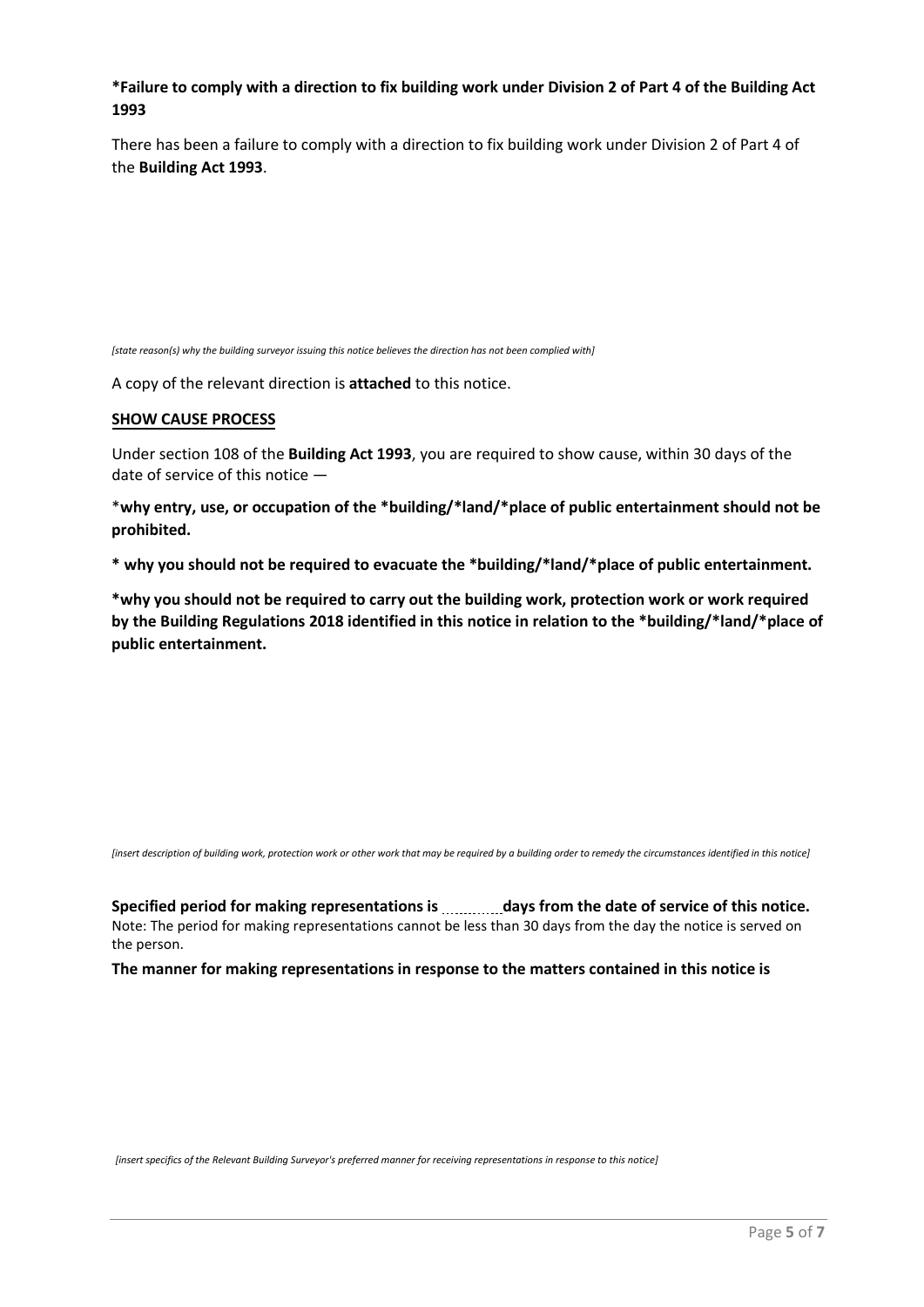# **BUILDING NOTICE SERVED BY:**

| Name and RBP number |  |  |  |  |  |
|---------------------|--|--|--|--|--|
|                     |  |  |  |  |  |
|                     |  |  |  |  |  |
|                     |  |  |  |  |  |
|                     |  |  |  |  |  |
|                     |  |  |  |  |  |
|                     |  |  |  |  |  |
|                     |  |  |  |  |  |
|                     |  |  |  |  |  |

^ Select as applicable

\* Delete if inapplicable